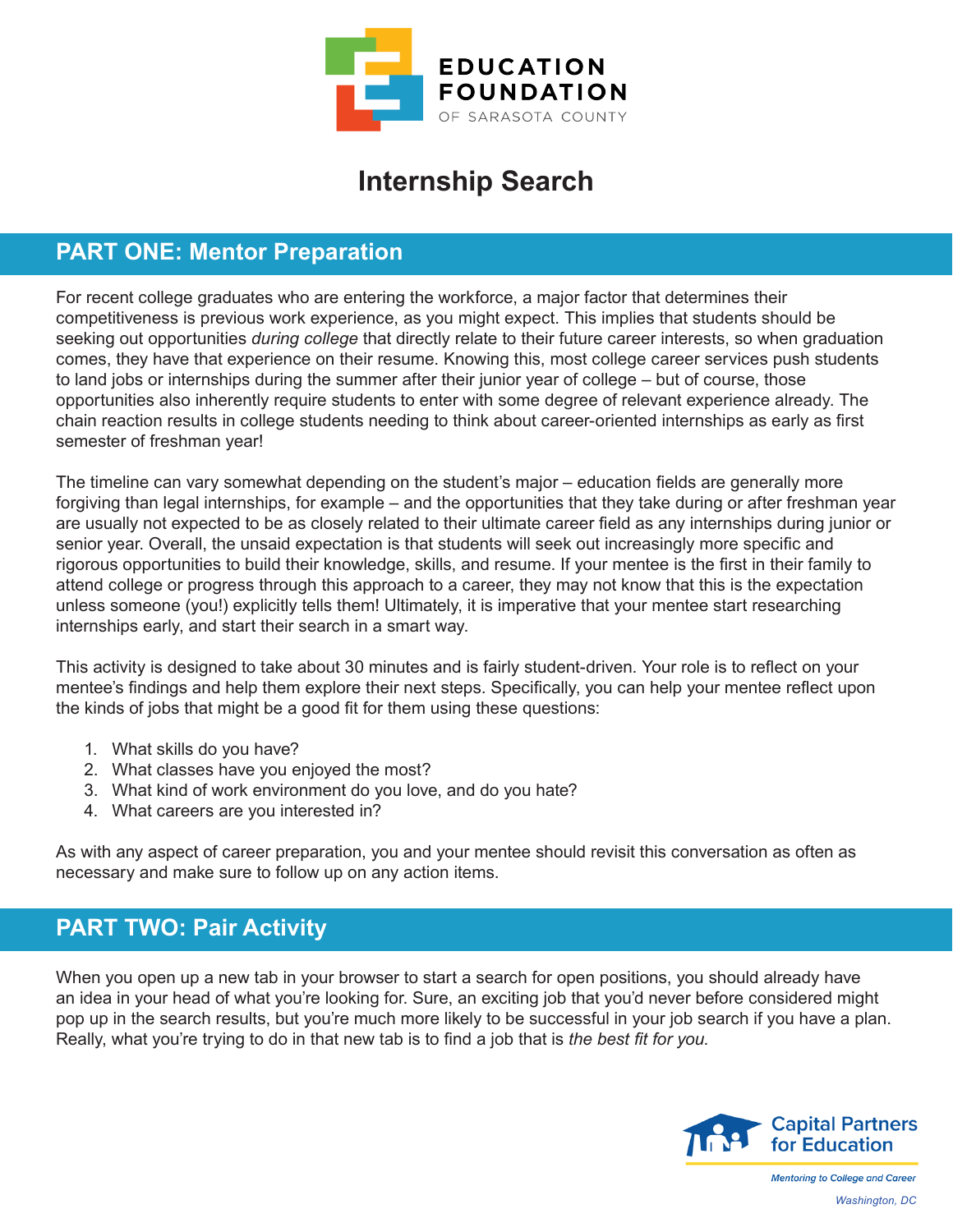

If you aren't sure yet what to focus on or what your best fit is, start there! In a conversation with your mentor, take 5 minutes to brainstorm your answers to these questions:

- 1. What skills do I have?
- 2. What classes have I enjoyed the most?
- 3. What kind of work environment do I love, and do I hate?
- 4. What careers am I interested in?

Circle or underline the words that resonate most with you or that repeat themselves. Those are your keywords! You'll use them in your search in the next section.

#### **Internship Search**

Once you have a focus for your search, go to one or two of the following websites, enter the key words, and see what comes up! These websites are the most common and easily accessible websites to find job postings:

- indeed.com
- joinhandshake.com (Ask your Career Center if they have or can pay for this!)
- linkedin.com (Did you know that LinkedIn has a jobs section? Look in the top menu bar for "Jobs", or on the app for the little briefcase icon at the bottom right)
- workforgood.com
- Idealist.org

Once you've found a few interesting options, it's time to organize and track your progress.

#### **Tracking Your Applications**

When you start this process, you should make a spreadsheet to easily track your applications. It's a must to keep track of all deadlines and where you are in the process, since timelines move at different speeds. You don't want to accidentally ask someone about scheduling an interview if you've already been denied!

Starting with the first column to the left, add these titles across the top, one for each column:

- 1. Position Title
- 2. Application Deadline
- 3. Company Name
- 4. Location
- 5. Paid/Unpaid
- 6. Date you submitted the application
- 7. How you submitted the application (on a specific website or through email)
- 8. Date Company followed up
- 9. Two-week follow up date *this is a reminder to yourself to reach back out two weeks after your last communication with the company just in case they don't get back to you first.*
- 10. Next stage (phone interview, in-person interview, final round, etc.)
- 11. Date Interview completed
- 12. Job Offer/Denial